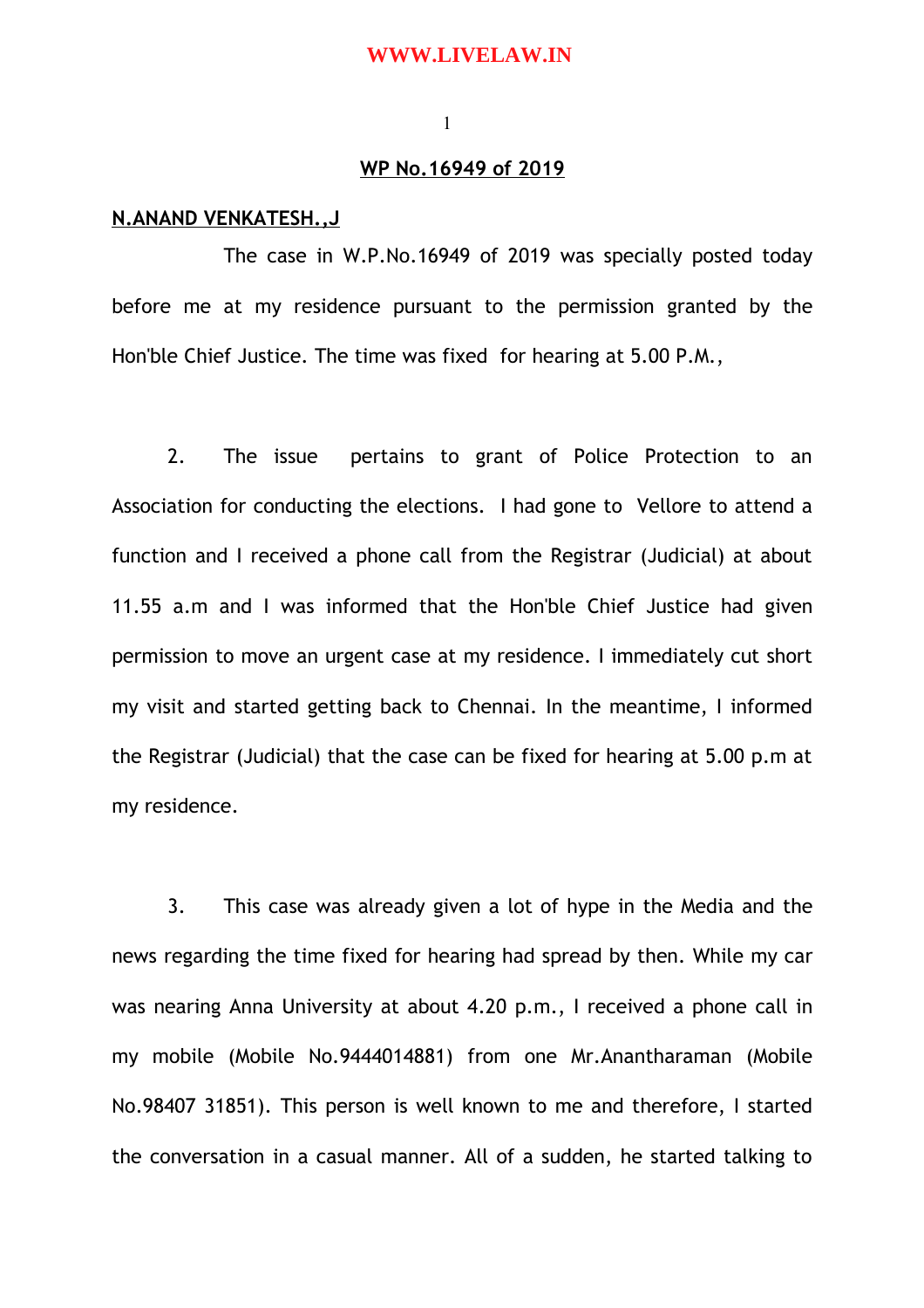2

me regarding the Nadigar Sangam Association case and told me that Mr.Ishari K Ganesh is interested in this case and he wants the case to be adjourned by a couple of weeks in order to ensure that the elections are not conducted on 23.06.2019 and in the meantime, something can be done to postpone the elections. This came as a bolt from the blue to me and without reacting I disconnected the phone call. By the time I reached home, It was almost around 4.45 p.m and I noticed a lot of police force and media people assembling near the residence. As I was about to enter the lift to reach my flat situated in the second floor, I again saw Mr.Anantharaman near the lift and he again insisted that the case must be adjourned by two or three weeks and that Mr.Ishari K Ganesh has done a lot of help to his organization when they were in crisis. I immediately asked him to leave and proceeded to my house. I was later informed by my wife and son that the phone call was made to me by Mr.Anantharaman, sitting inside my house.

4. This in my view is a shocking state of affairs where a party interested in the litigation, and who is also said to be a contestant in the election, had the audacity to approach a Judge of this Court and seek for a favour. Mr.Ishari K Ganesh wanted to influence the course of proceedings in the writ petition through Mr.Anantha Raman and thereby both of them have interfered with the due course of the Judicial proceeding which tends to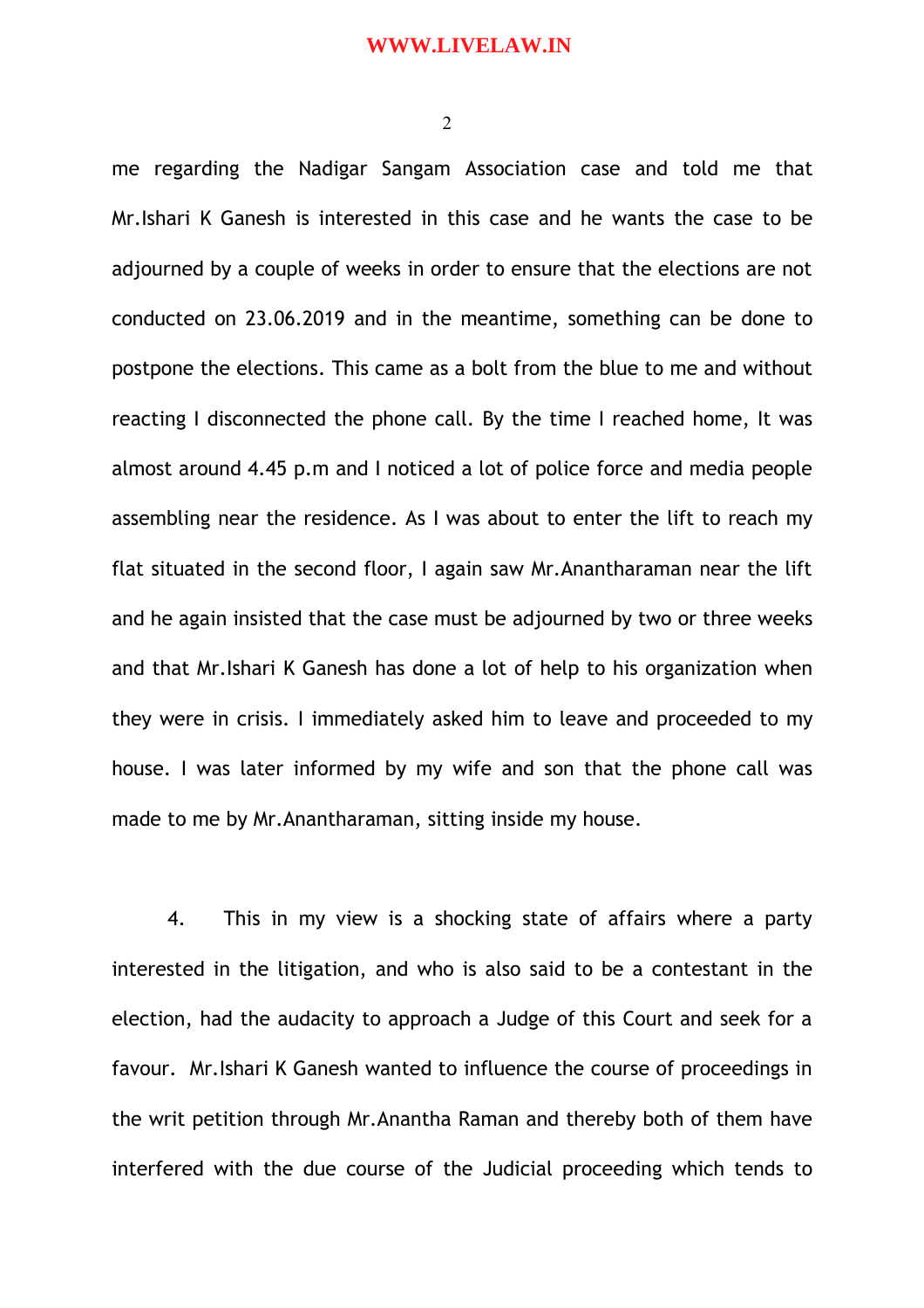## **WWW.LIVELAW.IN**

3

obstruct the administration of justice. A Criminal contempt has been committed on the face of the High Court by both the above said persons.

5. This Court therefore initiates suo-motu criminal contempt against Mr.Ishari K. Ganesh and Mr.Anantharaman and frames the following charges :-

a). Mr.Ishari K Ganesh through Mr.Anantharaman made a phone call at 4.20 p.m to the Judge who was going to hear the case at 5.00 p.m from his residence and requested the Judge to adjourn the case by a couple of weeks in order to ensure that the elections are not conducted on 23.06.2019. This act on the face of it amounts to interfering with the due course of the judicial proceedings and tends to obstruct the administration of justice and thereby is a criminal contempt of the Court.

b). In continuation to the above act, Mr.Anantharaman again met the Judge at about 4.45 pm in his residence and again insisted that the case must be adjourned by two or three weeks and that Mr.Ishari K Ganesh had done lot of help to the organization where he is working, during financial crisis and therefore, he has to return the favour by helping him in getting the elections postponed. This act also amounts to interfering with